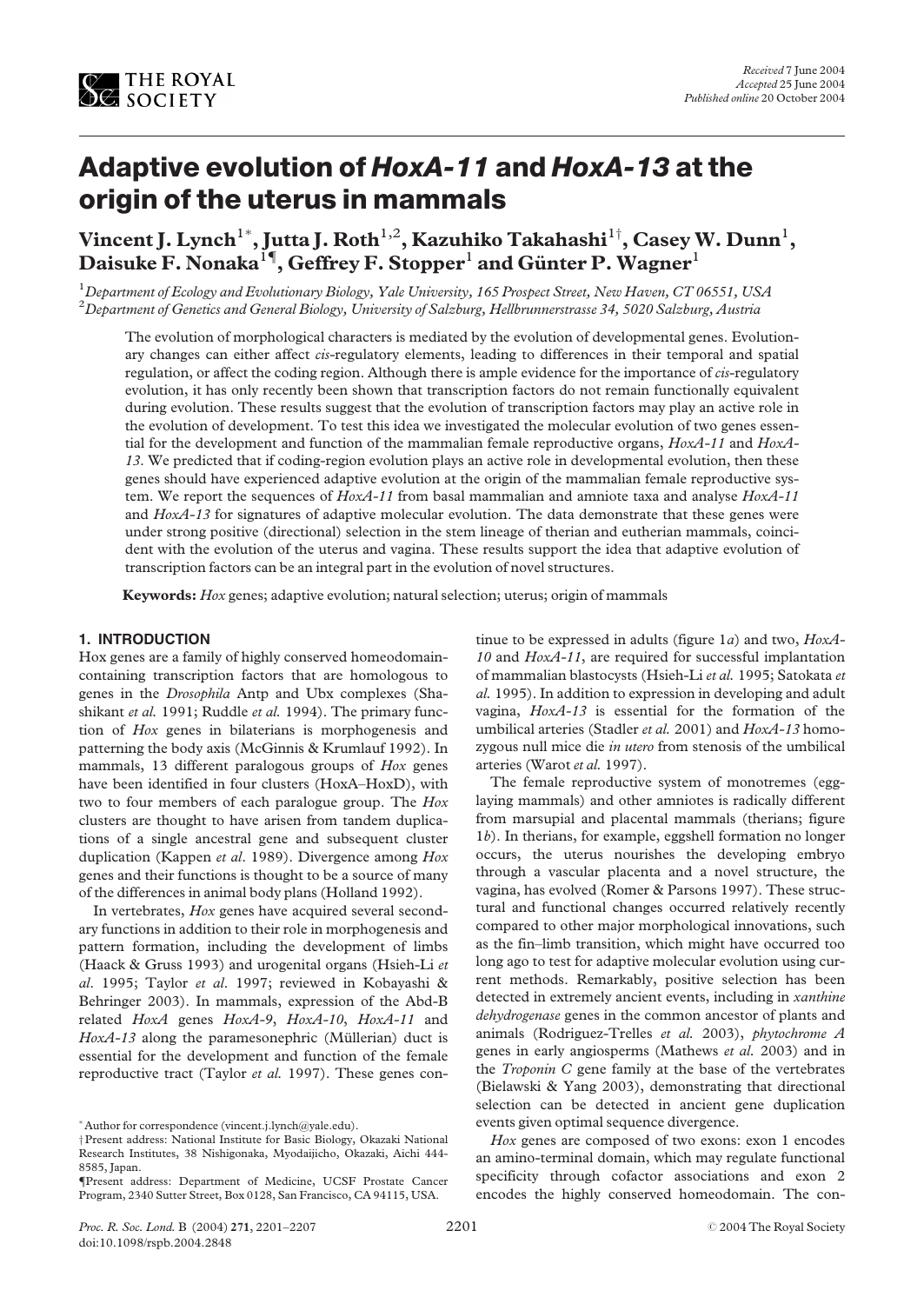<span id="page-1-0"></span>

Figure 1. Hox gene expression pattern and the evolution of the female reproductive tract. (a)  $HoxA-13$  to  $HoxA-9$  are located at the 5<sup>'</sup> end of the  $HoxA$  cluster and are expressed in the same regions in the adult as in the embryo: HoxA-13 (green),  $HoxA-11$  (yellow),  $HoxA-10$  (orange) and  $HoxA-9$ (blue). (b) Tetrapod phylogeny showing representative female reproductive systems from each group (amphibian ovaries shown only on the left).

served function of the homeodomain in DNA-binding makes it an unlikely target of adaptive evolution, however, the amino terminal domain's role in functional specificity make it a probable target of adaptive evolution associated with recruitment into novel developmental pathways and cell biological functions.

Several methods have been developed to test for adaptive molecular evolution. These methods determine the strength and direction of selection by estimating the non-synonymous-to-synonymous substitution rate ratio  $(d_N/d_S = \omega)$ , with  $\omega = 1$ , less than 1 and greater than 1 indicating neutral evolution, purifying selection and directional selection, respectively.

Using the  $d_N/d_S$  ratio as an indicator of positive selection, Messier & Stewart (1997) developed a method for detecting episodic adaptive evolution that incorporated ancestral sequence reconstruction to identify ancestral lineages with elevated  $d_N/d_S$ . This method has been modified by Yang (1998) into a maximum-likelihood framework that averages over all possible ancestral sequences at each interior node in the tree and accounts for the transition–transversion rate ratio  $(k)$ , the structure of the genetic code and different base frequencies at codon positions (Goldman & Yang 1994). These codon-based likelihood models allow  $d_N/d_S$  to vary among lineages and can be used to construct likelihood-ratio tests that examine whether lineages have experienced episodes of positive selection. The codon-substitution model has been further refined to detect molecular adaptation at specific amino acid sites along specific lineages (Yang & Nielsen 2002).

The origin of the mammalian female reproductive tract provides an excellent opportunity to investigate the molecular evolution of developmental genes recently involved in the evolution of novel structures, including the uterus, vagina and placenta. We examined HoxA-11 and HoxA-13 genes from mammals and other species using codon-based maximum-likelihood models of evolution to test the idea that adaptive evolution of transcription factor proteins is involved in the origin of novel characters.

#### 2. MATERIAL AND METHODS

#### (a) Polymerase chain reaction and sequencing

Most Hox genes are composed of two exons, separated by an intron of variable length. Exon 1 encodes the amino-terminal domain and exon 2 encodes the highly conserved homeodomain. We amplified exon 1 of Hox-A-11 by polymerase chain reaction (PCR) from the genomic DNA of cow (Bos taurus), armadillo (Dasypus sp.), hyrax (Procavia capensis), opossum (Didelphis virginiana), platypus (Ornithorynchus anatinus), echidna (Tachyglossus aculeatus) and tortoise (Geochelonenigra porteri) using amniote-specific degenerate primers  $(HoxA-11$ -forward: 5'-ATGGATTTTGATGAGCGTGKTCCYTGYT-3<sup>'</sup>; HoxA-11reverse: 5'-GCMCTCGCCACGTGATC-3'). PCR products were cloned into the pGEM-T vector (Promega). Cloned PCR products were sequenced in both directions by dideoxy chain termination using Big Dye chemistry and an automated sequencer. Multiple colonies (at least four) were sequenced for each species.

The human (Homo sapiens, NM 005523), rat (Rattus norvegicus, NW 046692), mouse (Mus musculus, NM 010450), chicken (Gallus gallus, AF327372) and Xenopus tropicalis (AF287140) HoxA-11 sequences were from GenBank. Chris Amemiya provided the coelacanth (Latimeria menadoensis) HoxA-11 sequence. The Xenopus laevis (AJ31473), chicken (AY030050), opossum (Monodelphis domestica, AF083097), human (U82827) and mouse (Mus musculus, U59322) HoxA-13 sequences were from GenBank. To have taxon sampling comparable to HoxA-11 we attempted to sequence the monotreme  $HoxA-13$  gene but were unsuccessful, a difficulty also noted by other researchers (Mortlock et al. 2000).

### (b) Sequence analysis

HoxA-11 and HoxA-13 amino acid sequences were initially aligned in ClustalW (Higgins et al. 1994) and manually adjusted in Se-Al (Rambaut 1996). Alignment gaps, regions of ambiguous alignment and exon 2 were excluded from the analysis, resulting in a HoxA-11 dataset 185 codons long and a HoxA-13 dataset 114 codons long. As an initial exploration of the data we estimated the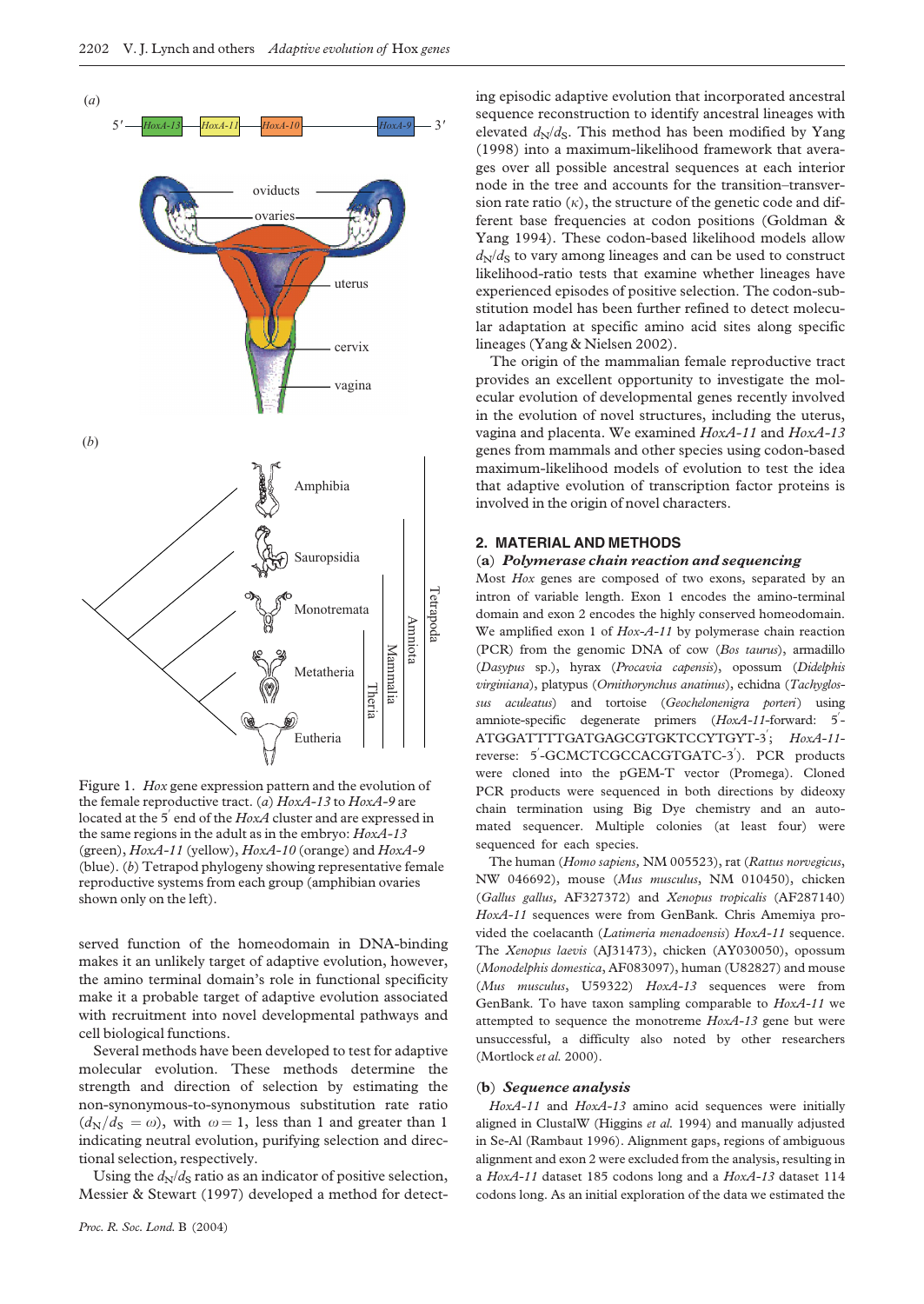<span id="page-2-0"></span>

Figure 2. Phylogeny of the species in this study. The maximum-likelihood estimate of the non-synonymous-to-synonymous substitution rate ratio is given above the branch ( $\omega = d_N/d_S$ ) for HoxA-11 (a) and HoxA-13 (b). The three-ratios model was used to estimate  $d_N$  and  $d_S$  for both genes. The stem lineages of therians (T) and eutherians (E) are labelled. The estimate of the background ratio  $(\omega_0)$  is shown above the root of each tree. Branches inferred to be under positive selection are shown in bold and are drawn in proportion to the estimate of their length, defined as the number of subsitutions per codon.  $^*$ An estimate of  $\omega$  for this branch could not be made because  $d<sub>S</sub> = 0$ ; however, 5.2 non-synonymous changes occurred along this branch.

average  $d_N$  and  $d_S$  and the  $d_N/d_S$  ratio using the methods of Nei & Gojobori (1986) and Li (1993).

We used codon-based maximum-likelihood models of coding sequence evolution (Goldman & Yang 1994) implemented in CODEML in the PAML package of programs (v. 3.14; Yang 1997) to test for lineages and amino acid sites under positive selection. We used the generally accepted sarcopterygian phylogeny for the input tree; because  $HoxA-11$  and  $HoxA-13$  are single copy genes in tetrapods the true gene tree is the species tree. In addition, the branching order of the major tetrapod groups is well supported by numerous molecular and morphological studies (Killian et al. 2001; Phillips & Penny 2003; Woodburne et al. 2003). Initial branch lengths for the input trees were determined under the one-ratio model (M0) for HoxA-11 and HoxA-13; these branch lengths were used as starting values for more complex models. To conserve computation time and examine the effects of taxon sampling on our results we ran multiple analyses on the HoxA-11 dataset including additional and alternate taxa in each analysis. This included replacing human and hyrax with armadillo and mouse, replacing chicken with tortoise, and including armadillo and cow in the eutherian clade.

We used three models to test for positive selection in the stem lineage of therians and the stem lineage of eutherians (branches T and E in figure 2). The simplest model (the one-ratio model) estimates the same  $d_N/d_S$  ratio for all branches in the tree and is the null model that more complex models are tested against. To test for positive selection we used two- and three-ratios models that estimate an independent  $d_N/d_S$  ratio for the lineages of interest (foreground lineages) and all other branches (background lineages). These three models are nested and compared using the likelihood-ratio test statistic to examine if lineages of interest have  $d_N$  $d<sub>S</sub>$  ratios that are significantly different from other lineages. Twice log-likelihood difference between models,  $2\Delta \ell = 2(\ell_1 - \ell_0)$ , is compared with a  $\chi^2$  distribution with the degrees of freedom equal to the number of parameter differences in the models. If a lineage of interest has a  $d_N/d_S > 1$  and the likelihood ratio test is significant, then the neutral model of evolution is violated and positive selection is indicated.

A limitation of lineage-specific models is that they do not allow for variable  $d_N/d_S$  among sites and can only detect positive selec-

tion if the average  $d_N$  is greater than the average  $d_S$ . Thus, if adaptive evolution affects only a few amino acids while most sites are conserved, such as in the acquisition of a novel/secondary function that preserves the ancestral function, lineage-specific models may lack the power to detect selection (Yang & Nielsen 2002). Recently, codon-substitution models have been developed that can detect positively selected sites along specific lineages (Yang & Nielsen 2002). These branch-site models account for rate variation among sites and lineages and are powerful tools for detecting episodic adaptive evolution. Branch-site model A assumes the background branches (those not under directional selection) have  $\omega_0 = 0$  and  $\omega_1 = 1$  and is an extension of the site-specific 'neutral' model M1, which assumes two site classes with  $\omega_0 = 0$  and  $\omega_1 = 1$  in all lineages. In model B,  $\omega_0$  and  $\omega_1$  are estimated from the data as free parameters. Model B is an extension of the site-specific model M3 (discrete) with two site classes. In both models A and B the foreground lineage (the lineage suspected of being under directional selection), specified a priori, has an additional  $\omega$  parameter  $(\omega_2)$  that may be greater than one.

Similar to the lineage-specific models, a likelihood ratio test is used to determine if the alternate models (A and B) are significantly better than the null models (M1 and M3 with two site classes). After likelihood estimates of parameters are obtained, an empirical Bayes approach is used to infer the probability that an amino acid falls into a particular site class. Sites with a posterior probability of greater than 0.5 are reported here. We assessed the effect of positively selected sites on likelihood estimates of  $\omega$  by selectively removing positive sites with posterior probabilities under a certain threshold value (see [tables 1 and 2\)](#page-3-0) and reanalysing the data with both branch-specific and branch-site models.

To ensure convergence of the maximum-likelihood estimates generated under the branch-specific and branch-site models we altered the starting values of the  $d_N/d_S$  ratio (initial  $\omega = 0.1, 0.4,$ 1.0 and 2), the transition: transversion ratio (initial  $\kappa = 0, 0.5, 2$ and 4) and the equilibrium codon frequencies ( $f = f^3 \times 4$  and  $f^2$ ) in the substitution model and reanalysed the data. Additionally, we also examined the effects of ancestral sequence reconstruction on our results by comparing reconstructions generated by maximum likelihood and maximum parsimony using BASEML and PAMP programs in the PAML package (v. 3.14; Yang 1997).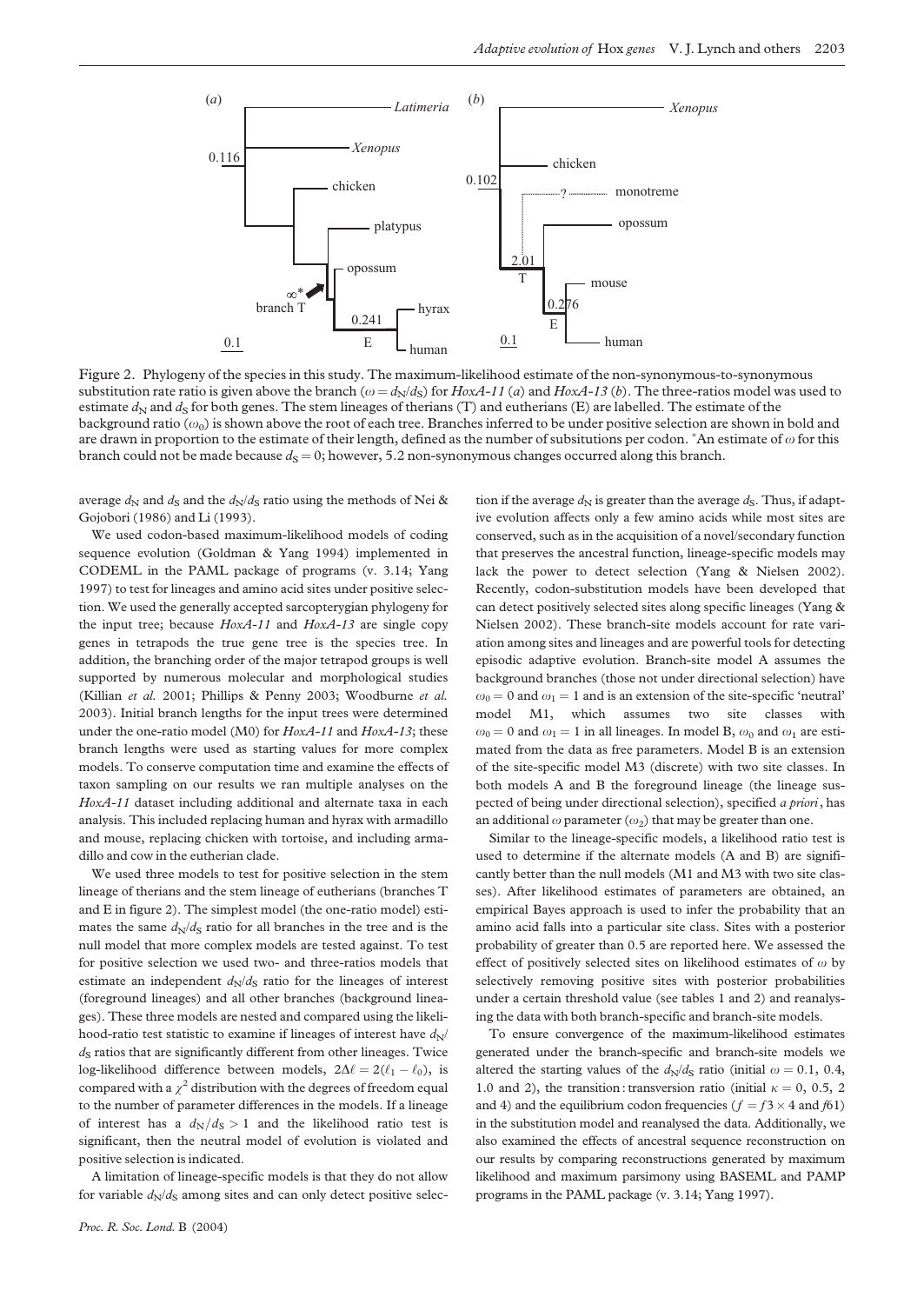<span id="page-3-0"></span>

|                                                    |                       |                          |                          | tive selection are presented in bold type; those in parentheses are not free parameters but are presented for clarity. Positively selected sites are identified using the human HoxA-11 sequence<br>(p is the number of free parameters for the $\omega$ ratios, sig. is the $\chi^2$ -significance value of the model when compared with the one-ratio or 'neutral' models (see §2b). Parameters indicating posi-<br>as the reference followed by the posterior probability (PP) that each site falls into the site class $\omega > 1$ . E refers to the stem lineage of eutherians.) |                                                                                                                                                                                                  |
|----------------------------------------------------|-----------------------|--------------------------|--------------------------|----------------------------------------------------------------------------------------------------------------------------------------------------------------------------------------------------------------------------------------------------------------------------------------------------------------------------------------------------------------------------------------------------------------------------------------------------------------------------------------------------------------------------------------------------------------------------------------|--------------------------------------------------------------------------------------------------------------------------------------------------------------------------------------------------|
| model                                              | Q                     | $\prec$                  | sig.                     | estimates of parameters                                                                                                                                                                                                                                                                                                                                                                                                                                                                                                                                                                | positive sites                                                                                                                                                                                   |
| M0: one ratio                                      |                       | 2135.94                  |                          | $\omega_0 = 0.133$                                                                                                                                                                                                                                                                                                                                                                                                                                                                                                                                                                     | n.a.                                                                                                                                                                                             |
| branch-specific<br>three ratios<br>two ratios      | $\omega$ $\omega$     | 2134.19<br>2132.56       | $p = 0.06$<br>$p = 0.03$ | $\omega_{\text{o}}\!=\!0.116,\omega_{\text{T}}\!=\!\infty$ (5.2/0), $\omega_{\text{E}}\!=\!0.241$<br>$\omega_0$ = 0.127, $\omega_{\rm T}$ = $\infty$ (5.9/0)                                                                                                                                                                                                                                                                                                                                                                                                                           | n.a.<br>n.a.                                                                                                                                                                                     |
| M3: discrete $(k = 2)$<br>M1: neutral<br>'neutral' | $\frac{1}{3}$         | $-2132.28$<br>$-2090.72$ |                          | $p_0 = 0.603, \omega_0 = 0$ , $(p_1 = 0.395), \omega_1 = 1$<br>$p_0 = 0.748, \omega_0 = 0.032$ , $(p_1 = 0.252), \omega_1 = 0.508$                                                                                                                                                                                                                                                                                                                                                                                                                                                     | not allowed<br>none                                                                                                                                                                              |
| model A (E)<br>branch-site                         | $\tilde{ }$           | $-2122.20$               | $p\ll0.01$               | $p_0 = 0.585$ , $p_1 = 0.324$ , $(p_2 + p_3 = 0.091)$ ,<br>$\omega_2 = 2.62$                                                                                                                                                                                                                                                                                                                                                                                                                                                                                                           | $58,228~(0.79 \leqslant P P \leqslant 0.85);$<br>$70,80~(0.90\leqslant {\rm PP}\leqslant 0.95)$                                                                                                  |
| model B (E)                                        | 5                     | $-2087.71$               | $p = 0.05$               | $p_1 = 0.233, \omega_1 = 0.511, (p_2 + p_3 = 0.051),$<br>$p_0 = 0.716, \omega_0 = 0.028,$<br>$\omega_2 = 2.67$                                                                                                                                                                                                                                                                                                                                                                                                                                                                         | 70,80,227,228 (0.51 $\leqslant$ PP $\leqslant$ 0.60);<br>58 (PP = $0.77$ ); 82 (PP = $0.97$ )<br>$70,82,170~(0.95\leqslant\!\mathrm{PP}\leqslant\!0.99)$                                         |
| model                                              | ₽                     | $\prec$                  | $\frac{1}{2}$            | estimates of parameters                                                                                                                                                                                                                                                                                                                                                                                                                                                                                                                                                                | positive sites                                                                                                                                                                                   |
| M0: one ratio                                      |                       | $-1210.76$               |                          | $\omega_0 = 0.153$                                                                                                                                                                                                                                                                                                                                                                                                                                                                                                                                                                     | n.a.                                                                                                                                                                                             |
| branch-specific<br>three ratios<br>two ratios      | S<br>2                | $-1206.08$<br>$-1205.38$ | $p<0.01$<br>p < 0.01     | $\omega_0 = 0.102, \omega_T = 2.01, \omega_E = 0.276$<br>$\omega_0 = 0.114, \omega_T = 2.1$                                                                                                                                                                                                                                                                                                                                                                                                                                                                                            | n.a.<br>n.a.                                                                                                                                                                                     |
| M3: discrete $(k = 2)$<br>M1: neutral<br>'neutral' | $ \omega$             | $-1219.27$<br>$-1200.27$ |                          | $p_0 = 0.563, \omega_0 = 0.023, (p_1 = 0.436), \omega_1 = 0.359$<br>$p_0 = 0.538, \omega_0 = 0, (p_1 = 0.462), \omega_1 = 1$                                                                                                                                                                                                                                                                                                                                                                                                                                                           | not allowed<br>none                                                                                                                                                                              |
| model A (T)<br>branch-site                         | $\tilde{\phantom{0}}$ | $-1215.43$               | $p = 0.02$               | $p_0 = 0.523, p_1 = 0.362, (p_2 + p_3 = 0.115),$<br>$\omega_2 =$ 5.7 $\,$                                                                                                                                                                                                                                                                                                                                                                                                                                                                                                              | $(0.75 \leqslant \mathtt{PP} \leqslant 0.85); 33,48 \; (\mathtt{PP} = 0.94)$<br>36 (PP = $0.67$ ); 1,16,19,60,105                                                                                |
| model $B(T)$                                       | 5                     | $-1194.5$                | p < 0.01                 | $p_1 = 0.273, \omega_1 = 0.327, (p_2 + p_3 = 0.151), \omega_2 = 14.59$<br>$p_0 = 0.576, \omega_0 = 0.031$                                                                                                                                                                                                                                                                                                                                                                                                                                                                              | $74,185,210,222$ (0.81 $\le$ PP $\le$ 0.90);<br>$36,101,114(0.60 \leqslant PP \leqslant 0.70);$<br>$68,106~(0.71 \leqslant P\!\!P\leqslant 0.80);$                                               |
| model B(E)<br>model A (E)                          | 3<br>5<br>5           | $-1217.36$<br>$-1197.35$ | $p = 0.05$<br>n.s.       | $p_0 = 0.537$ , $p_1 = 0.433$ , $(p_2 + p_3 = 0.03)$ , $\omega_2 = 30.22$<br>$p_0 = 0.463, \omega_0 = 0.005, p_1 = 0.488, \omega_1 = 0.283,$<br>$(p_2+p_3=0.049), \omega_2=56.69$                                                                                                                                                                                                                                                                                                                                                                                                      | 166 (PP = 0.50); 108,150 (PP = 0.82); 13,84<br>$23,71,100,108,117,160\ (0.91\leqslant\rm PP\leqslant0.99)$<br>$51,64~(0.60 \leqslant {\rm PP} \leqslant 0.65)$ ; 84 (PP = 0.96)<br>$(PP = 0.98)$ |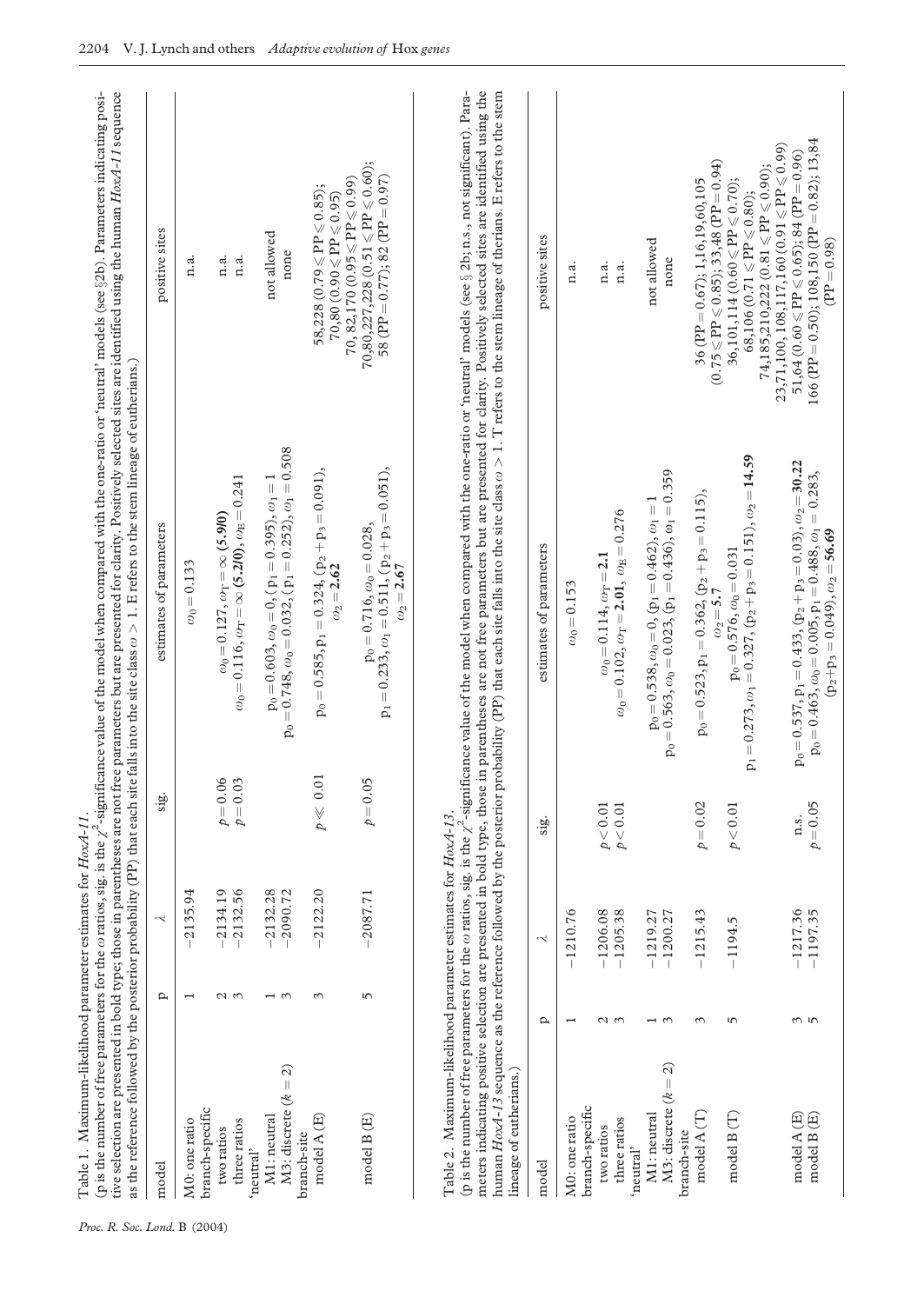## 3. RESULTS

## (a) Preliminary data analysis

We analysed the evolution of  $HoxA-11$ , which is expressed in the lower uterus, uterine cervix and endometrial cells (Satokata et al. 1995; Taylor et al. 1997; [figure 1](#page-1-0)a), using three estimators of  $d_N$ ,  $d_S$  and the  $d_N/d_S$  ratio: the methods of Nei & Gojobori (1986: NG86) and Li (1993: Li93) and codon-based maximum-likelihood models of coding sequence evolution. NG86 and Li93 gave very similar estimates of  $d_N$  and  $d_S$  and here we report only those estimates for NG86. The average  $d_N$  and  $d_S$  for HoxA-11 were 0.106 and 1.49, respectively, whereas the  $d_N/d_S$  ratio ranged from 0.037 to 0.226. The average  $d_N$  and  $d_S$  for HoxA-13 were 0.155 and 1.43, respectively, whereas the  $d_N/d_S$  ratio ranged from 0.031 to 0.188. These results indicate that HoxA-11 and HoxA-13 are generally under strong purifying selection. Finally, ancestral sequence reconstructions were robust to reconstruction method and likelihood and parsimony generated the same sequences. The sequences generated in this study have been deposited in GenBank under the accession numbers AY677108–AY677113.

## (b) Adaptive evolution of HoxA-11 in the stem lineage of placental mammals

Pairwise estimators of the  $d_N$  and  $d_S$ , such as NG86 and Li93, are best suited for detecting strong episodes of positive selection between species pairs, but are poor at identifying episodic adaptive evolution and do not account for phylogenetic structure. Codon-based maximum-likelihood models of evolution can account for phylogenetic structure and are valuable tools for hypothesis testing in molecular evolution. The one-ratio model is the simplest, estimating the same  $d_N/d_S$  ratio ( $\omega$ ) for all branches in the phylogeny (Goldman & Yang 1994; Yang 1997). The estimate of  $\omega$ under this model, 0.133, is an average over all codons and branches and highlights the dominant role of purifying selection on HoxA-11. To test for directional selection we used a two-ratios model that estimated the  $\omega$  of the stem lineage of therians  $(\omega_T)$  separately from all other branches  $(\omega_0)$  and three-ratios model that estimated  $\omega_T$  and the  $\omega$  of the stem lineage of eutherians  $(\omega_{\rm E})$  separately from each other and all other branches  $(\omega_0)$ . The two-ratios and three-ratios models fit the data marginally better and significantly better than the one-ratio model ([table 1\)](#page-3-0), respectively, suggesting an episode of directional selection in the stem lineage of therians followed by purifying selection or weak directional selection in the stem lineage of eutherians [\(table 1](#page-3-0) and [figure 2\)](#page-2-0). Results from different HoxA-11 datasets were similar to above and were robust to taxon sampling and starting parameters. Here, we report on the simplest dataset (shown in [figure 2](#page-2-0)) for clarity.

We used branch-site models (Yang & Nielsen 2002) to determine which amino acid sites were under positive selection in the stem lineages of therians and eutherians. We proposed that specific amino acid changes may have been important in the adaptation of HoxA-11 (and HoxA-13) to new cofactor associations in derived cell types and structures, such as in endometrial cells, the lower uterus and cervix. Cofactor associations are important for the function of Hox proteins (Mann & Morata 2000) and interactions with cofactors may be critical for the binding specificity of Hox proteins.

Parameter estimates under branch-site models A and B with the stem lineage of therians as the foreground (branch T in [figure 2](#page-2-0)) suggested that all codon sites were positively selected ( $\omega$  = 999) with a posterior probability of 1, these spurious results may be related to short branch length. Interestingly, Suzuki & Nei (2004) have recently reported similar results when using a star phylogeny, suggesting the failure to estimate reliable rate parameters may be due to short internal branch lengths or poorly resolved phylogenies. In the stem lineage of eutherians (branch E in [figure](#page-2-0) [2](#page-2-0)), parameter estimates under model A suggest that 58% of sites were highly conserved ( $\omega_0 = 0$ ), 32% were nearly neutral ( $\omega_1$  = 1) and 10% (seven sites) were under directional selection ( $\omega_2$  = 2.62) (electronic Appendix A, figure 3). Parameter estimates under model B are similar to model A and suggest that 72% of sites were highly constrained  $(\omega_0 = 0.03)$ , 23% were weakly constrained  $(\omega_1 = 0.51)$ and 5% (six sites) were under directional selection along this branch ( $\omega_2$  = 2.67) (electronic Appendix A, figure 3). Branch-site models A and B fit the data much better than the neutral models M1 and M3 ([table 1\)](#page-3-0). These results are consistent with results of the lineage-specific models indicating that HoxA-11 was under strong directional selection during the evolution of early placental mammals.

Recently, branch-site models have been found to have a high rate of type-I error under some circumstances (Zhang 2004). We examined the sensitivity of our results to the presence of positively selected sites by sequentially removing sites with the highest posterior probabilities and reanalysing the data. We found that removing sites in the class  $\omega > 1$  with a posterior probability greater than 0.90, identified from model A, reduced the  $\omega$  of branch E to the background ratio and reduced models A and B to the neutral models, indicating that these sites are the main reason for the increased substitution rates in branch E. Estimates for branch T and the background ratio were unaffected, showing that positive selection acting on sites with a posterior probability greater than 0.9 in branch E is the main reason for the increased substitutions rate.

## (c) Adaptive evolution of HoxA-13 in the stem lineage of placental mammals

We explored whether directional selection was also acting on HoxA-13 during the evolution of early mammals. HoxA-13 is expressed in the developing and adult vagina and in the umbilical arteries, novel structures that evolved in therians that have no homologues in other groups (Starck 1975). Unfortunately, we were unsuccessful in amplifying the monotreme HoxA-13 gene, a difficulty also noted by other researchers (Mortlock et al. 2000). Thus, there is a long branch that corresponds to the divergence of sauropsids and therian mammals. The branch-specific one-ratio (M0) model estimates  $\omega$  to be 0.153. This low  $d_N/d_S$  ratio indicates that  $HoxA-13$  is generally under relatively strong purifying selection, similar to HoxA-11 and other Hox genes (Fares et al. 2003). The two- and three-ratio models, which allow  $\omega$  values of the therian and eutherian stem lineages (branches T and E in [figure 2](#page-2-0)) to vary from the background ratio and each other, identified an episode of positive selection in the stem lineage of therians ( $\omega$ <sub>T</sub> = 2.10) and an elevated  $d_N/d_S$  in the stem lineage of eutherians ( $\omega$ <sub>E</sub> = 0.276) relative to the background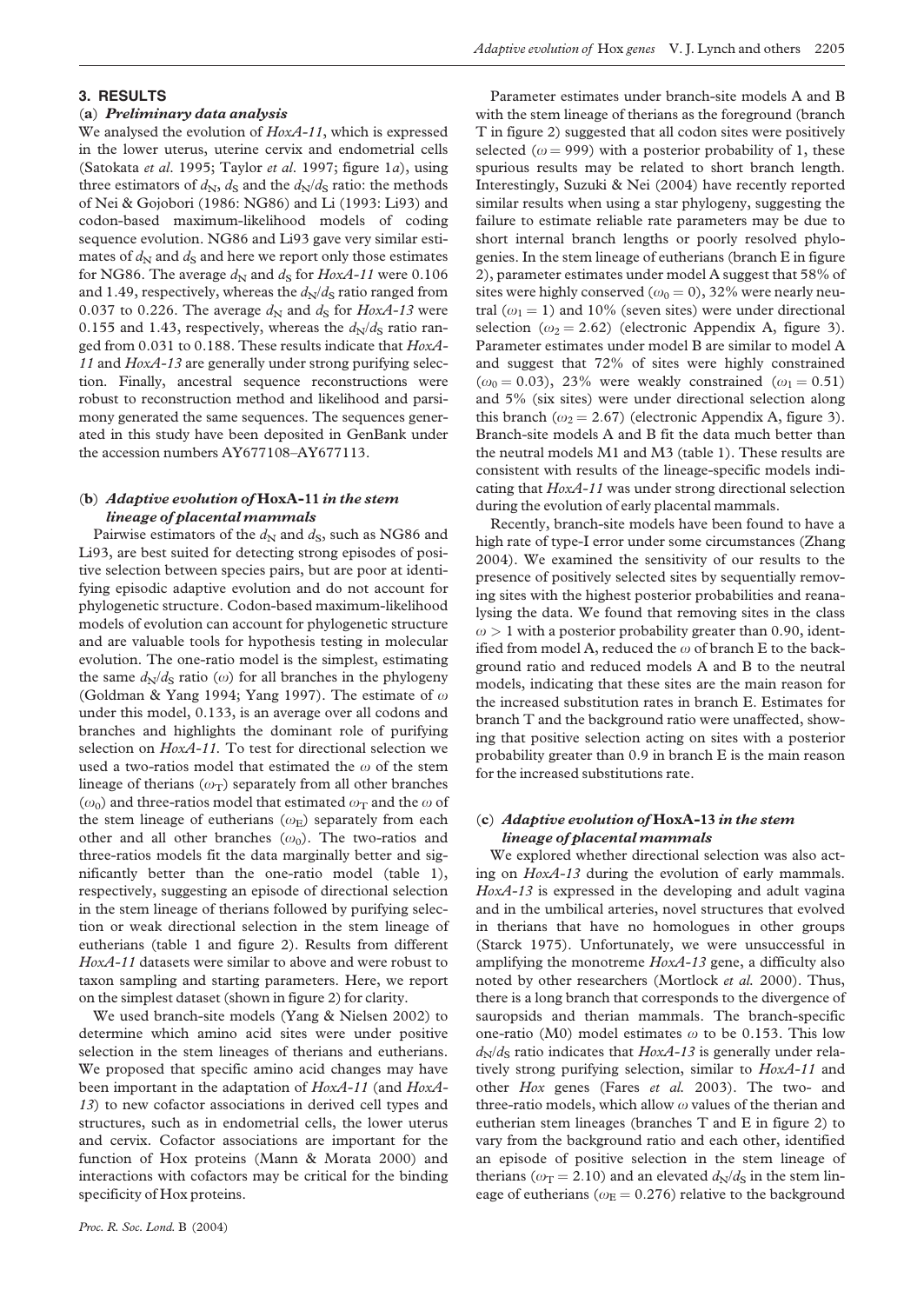ratio ( $\omega_0 = 0.102$ ). Both the two- and three-ratio models are significantly better than the one-ratio model [\(table 2](#page-3-0)).

Branch-site models A and B with the stem lineage of therians as the foreground identified 8 and 14 sites under directional selection, respectively, and fit the data much better than the neutral models [\(table 2](#page-3-0) and electronic Appendix A, figure 3). Model A with the stem lineage of eutherians as the foreground identified three sites under directional selection ( $\omega_2$  = 30.22) (electronic Appendix A, figure 3). This model, however, is no better than the neutral model M1 ([table 2\)](#page-3-0). Model B with the stem lineage of eutherians as the foreground lineage identified five sites under directional selection ( $\omega_2$  = 56.69; electronic Appendix A, figure 3), this model is better than the neutral model at the 5% significance level ([table 2](#page-3-0)). Hence we conclude there is evidence for strong positive selection on HoxA-13 in the stem lineage of therian mammals, but there is less evidence for directional selection on HoxA-13 in the stem lineage of eutherians than for HoxA-11. We note that the elevated substitution rate observed in the lineage-specific model and the positively selected amino acids identified in the branch-site models could have occurred at any time during a ca. 200 Myr interval between the divergence of sauropsids (birds and reptiles) and therian mammals (Kumar & Hedges 1998).

We also examined the sensitivity of the HoxA-13 results to the presence of positively selected sites by following the same procedure of site removal as for HoxA-11 (described in §3b). We found that removing sites in the class  $\omega > 1$  with a posterior probability greater than 0.75 reduced the value of  $\omega$  of branch T to 0.889 and branch E to 0.335. Although these estimates of  $\omega$  are greater than the background ratio (0.103), neither the two-ratios nor the three-ratios models are statistically distinguishable from neutral models. Similar results are obtained with branchsites models A and B, which still identify a class of sites with  $\omega > 1$  (consisting of sites from the complete dataset that were not removed) but are no better than neutral models. Interestingly, these results indicate that sites with a posterior probability less than 0.75 of being in the site class  $\omega > 1$  still contribute to the increased substitution rates in branch-specific models.

## 4. DISCUSSION

The evolution of mammals is associated with radical changes in their reproductive biology, particularly the structure and function of the female reproductive organs. These changes include the evolution of the uterus, cervix, vagina, placenta and specialized cell types associated with each of those structures. The results presented above show that the Abd-B related genes of the HoxA cluster, HoxA-11 and HoxA-13, were under strong directional selection in the stem lineages of therian and eutherian mammals. The known functions for these genes are body axis development (Kessel & Gruss 1990), limb development (Haack & Gruss 1993), blood cell differentiation (van Oostveen et al. 1999), female reproductive system development (Taylor et al. 1997) and formation of umbilical arteries (Warot et al. 1997; Stadler et al. 2001). Out of these, only the function in the mammalian female reproductive organs and umbilicus originated coincident with the inferred selective episode reported here. Thus, the adaptive changes in these Hox proteins were most probably caused by their recruitment into novel developmental and cell biological functions associated with the evolution of the placenta, the uterus, endometrial cells and the vagina in mammals. Although positive selection has been identified in many genes (reviewed in Yang & Bielawski 2000), only recently has positive selection been identified in transcription factor genes (Martinez-Castilla & Alvarez-Buylla 2003; Fares et al. 2003). To our knowledge, this is the first case in which a specific evolutionary change in development has been demonstrated to be coincident with adaptive molecular evolution of development control genes.

In recent years, there has been an accumulation of experimental evidence that transcription factors do not remain functionally equivalent during evolution (Ranganayakulu et al. 1998; Grenier & Carroll 2000; Galant & Carroll 2002; Ronshaugen et al. 2002). Although these experimental studies clearly demonstrate that the function of transcription factors has changed during evolution, it is not clear if these differences are the result of adaptive molecular evolution. There are, by contrast, several studies that provide evidence of the action of diversifying selection acting on transcription factor genes (Barrier et al. 2001), but it remains unclear whether these adaptive changes are related to novel developmental functions or other physiological adaptations unrelated to their role in development. We think that the origin of mammalian female reproductive organs and recent advances in methods for detecting molecular adaptation will provide an excellent opportunity to investigate adaptive changes associated with the recruitment of transcription factor genes into derived developmental functions.

The authors thank C. Amemiya and T. Powers for providing the unpublished coelacanth  $HoxA-11$  sequence, W. J. Murphy for providing hyrax genomic DNA, A. Caccone and J. R. Powell for providing the giant Galapagos tortoise DNA, as well as R. Jirtle and K. Killian for providing opossum, platypus and echidna genomic DNA. The authors also thank Z. Yang for answering questions about PAML. This work was supported by a grant from the National Science Foundation to G.P.W. (INB-0321470), a fellowship from the Doctoral Scholarship Programme of the Austrian Academy of Sciences to J.J.R., and a National Science Foundation Graduate Research Fellowship to C.W.D.

#### **REFERENCES**

- Barrier, M., Robichaux, R. H. & Purugganan, M. D. 2001 Accelerated regulatory gene evolution in an adaptive radiation. Proc. Natl Acad. Sci. USA 98, 10208–10213.
- Bielawski, J. P. & Yang, Z. 2003 Maximum likelihood methods for detecting adaptive evolution after gene duplication. J. Struct. Func. Genomics 3, 201–212.
- Fares, M. A., Bezemer, D,. Moya, A. & Marin, I. 2003 Selection on coding regions determined Hox7 genes evolution. Mol. Biol. Evol. 30, 2104-2112.
- Galant, R. & Carroll, S. B. 2002 Evolution of a transcriptional repression domain in an insect Hox protein. Nature 415, 910–913.
- Goldman, N. & Yang, Z. 1994 A codon-based model of nucleotide substitution for protein-coding genes. Mol. Biol. Evol. 11, 725–736.